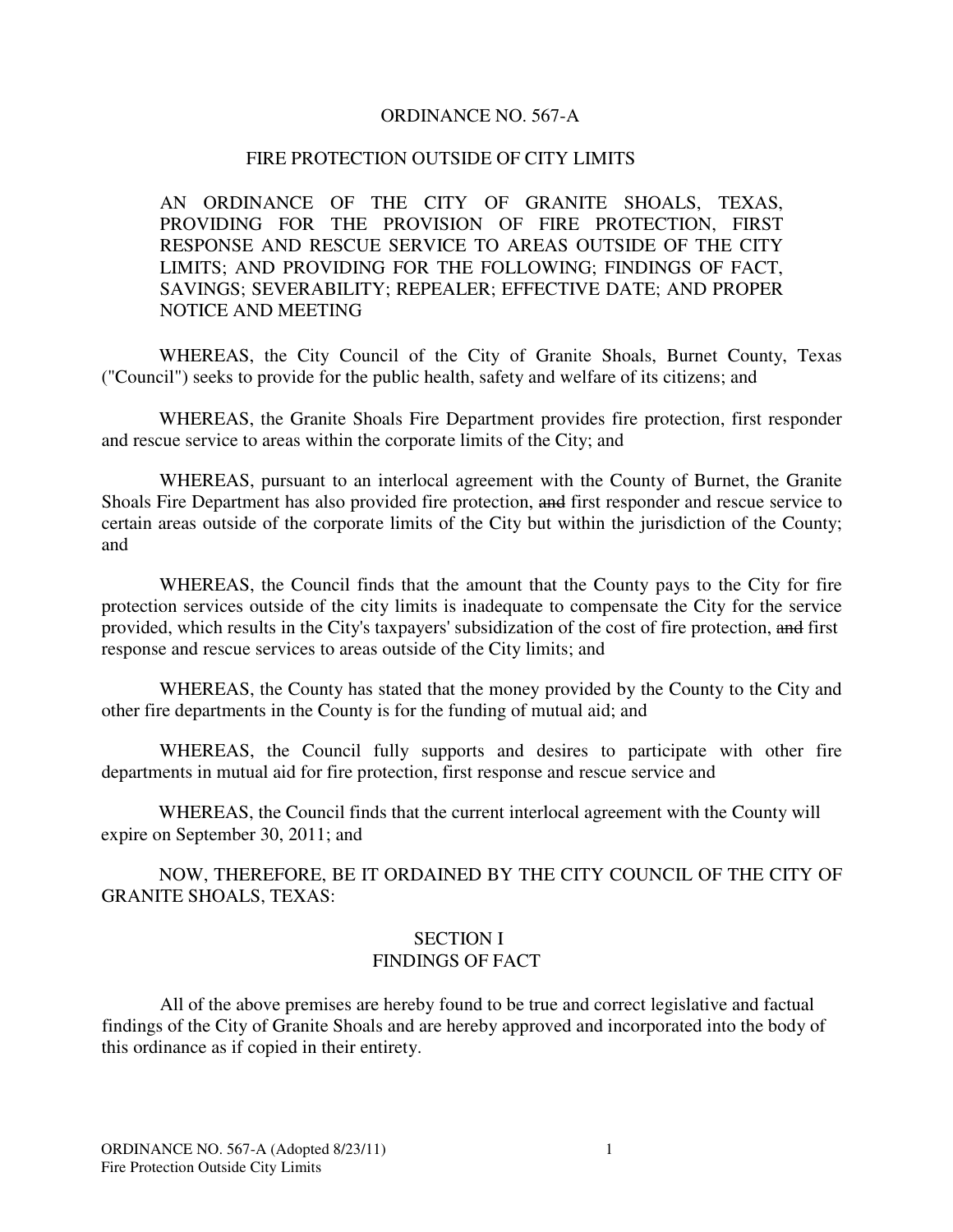## SECTION II PROVISION OF FIRE PROTECTION OUTSIDE OF CITY LIMITS

- A. As of October 1, 2011, the Granite Shoals Fire Department will provide fire protection, first response and rescue service outside of the city limits only under one of the following circumstances:
	- 1. Pursuant to a valid agreement with a subdivision or association of one or more property owners outside of the City that adequately compensates the City by preventing the City's taxpayers from having to subsidize fire protection first response and rescue service to that subdivision;
	- 2. Subject to a mutual aid agreement; or
	- 3. To areas, properties and individuals not covered by an agreement on an as available basis. The City will not be the primary provider of fire protection, first response, or rescue services to these areas, properties or individuals and will have no obligation or requirement to respond or to provide services but will respond if resources permit without interfering with the ability to respond to areas of primary responsibility. All services provided to these areas, properties or individuals will be billed on a "charge per call" cost recovery basis as defined in Section III below.

B. Nothing in this Ordinance shall be construed to obligate or require the City to provide fire protection, first response or rescue service beyond the City limits of Granite Shoals.

C. At the first available opportunity, the Granite Shoals Fire Department shall amend its mutual aid agreements to provide that the Granite Shoals Fire Department only will provide mutual aid for structural fires, grass fires, wildfires, motor vehicle accidents, technical rescue and Priority 1 medical responses.

# SECTION III COST RECOVERY

A. Individuals, including Granite Shoals residents or property owners, may be subject to a charge per call based on the fee structures shown in Attachment A (Fire Department Fee List) if the incident or emergency resulted from carelessness or is deemed to be a result of violation of local, state or federal law.

B. The City of Granite Shoals shall collect fees and may use a third-party vendor for such collection. Such fees may include reimbursement for all equipment, materials, maintenance, and overhead expenses and any costs which constitute full reimbursement to the City of Granite Shoals for services actually rendered.

C. Within thirty (30) days of providing the services, the Fire Chief or his designee shall submit an invoice for all costs, fees, charges and expenses related to providing the services in the amount set forth in Attachment A, attached hereto and made part hereof, to the property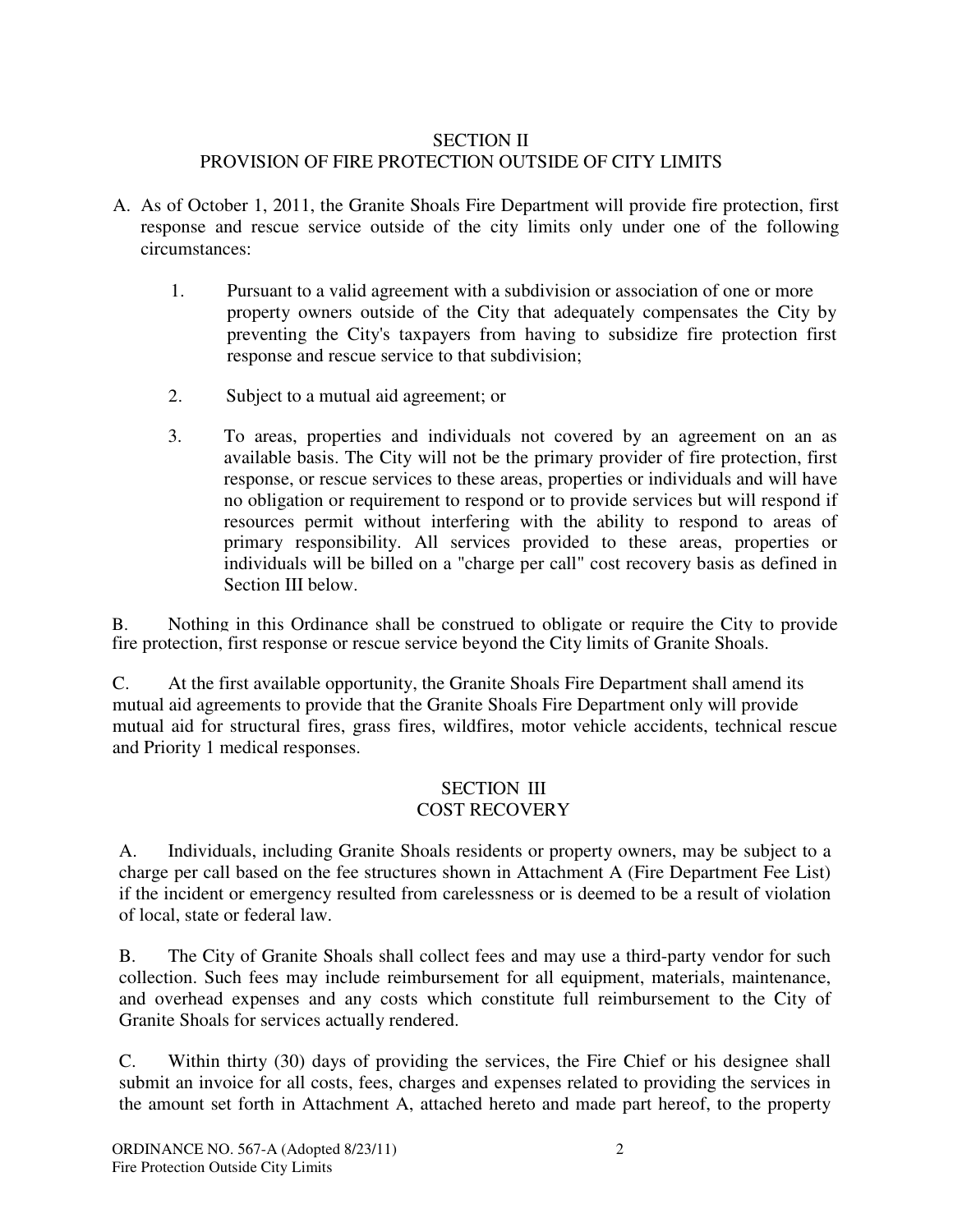owner or the owner's designated representatives and insurance companies. All such bills are to be paid within sixty (60) days of the receipt thereof. Interest shall accumulate thereafter on any unpaid balance at an annual percentage rate of ten (10) percent.

D. The City of Granite Shoals may enforce the provisions of this ordinance by Civil action in a court of competent jurisdiction for the collection of any amounts due hereunder, plus applicable attorneys fees, costs and expenses and any other relief that may be appropriate.

E. The fee structure shown in Attachment A shall be reviewed on an annual basis by the Fire Chief, who shall provide a report to the City Council.

### SECTION IV SAVINGS

The repeal of any ordinance or part of ordinances effectuated by the enactment of this ordinance shall not be construed as abandoning any action now pending under or by virtue of such ordinance or as discontinuing, abating, modifying or altering any penalty accruing or to accrue, or as affecting any rights of the City under any section or provisions of any ordinances at the time of passage of this ordinance.

### SECTION V SEVERABILITY

If any provision, section, sentence, clause or phrase of this ordinance, or the application of the same to any person or set of circumstances is for any reason held to be unconstitutional, void, invalid, or unenforceable, the validity of the remaining portions of this ordinance or its application to other persons or sets of circumstances shall not be affected thereby, it being the intent of the City Council of the City of Granite Shoals in adopting, and of the Mayor in approving this ordinance, that no portion thereof or provision or regulation contained herein shall be come inoperative or fail by reason of any unconstitutionality or invalidity of any portion, provision or regulation.

### SECTION VI REPEALER

The provisions of this ordinance shall be cumulative of all other ordinances or parts of ordinances governing or regulating the same subject matter as that covered herein, provided, however, that all prior ordinance or parts of ordinances inconsistent or in conflict with any of the provisions of this ordinance are hereby expressly repealed to the extent that such inconsistency is